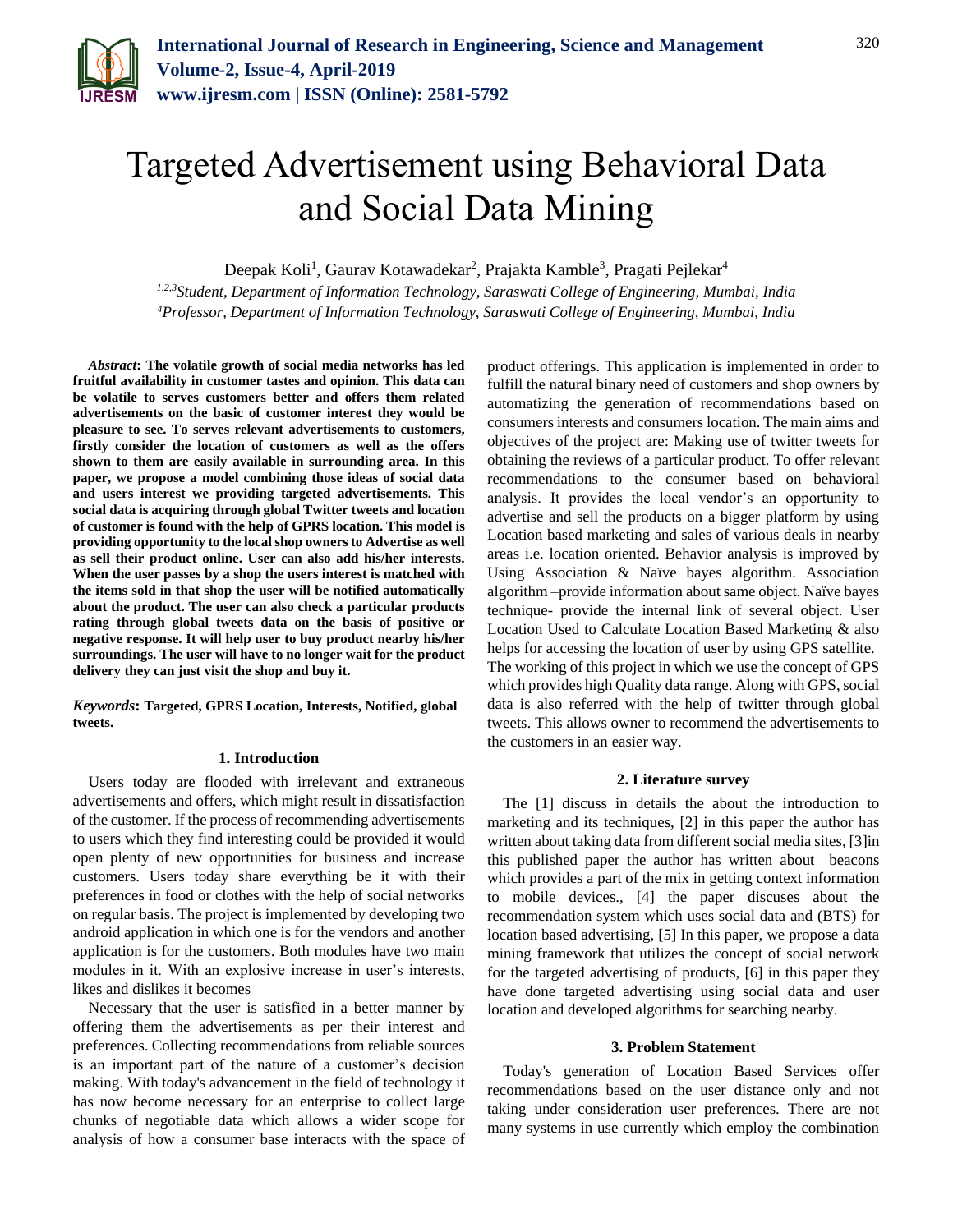

of location data and user interest data to provide recommendations to user.

How the current generation of location-based services fail to provide personalized recommendations and only suggest the nearby the point of interests (POIs). To overcome such a limitation, they realized a social recommender system able to identify user preferences and information needs, thus suggesting personalized recommendations related to possible POIs in the surroundings. In this system use a specific one type of recommendation technique so the recommendation is poor.

The approach taken to target advertisements was to analyze a historical database of previous transactions of the customers, with the help of some methodical tools and identify a list of customers who are most likely to respond to the advertisements of the product. Personalization and recommender systems can potentially reduce the omnipresent information overload in our networked world, though a promising and possibly complementary approach is to utilize context, but this has been rarely applied in personalization systems so far.

## **4. Proposed system**

In proposed System shop owner login the application and fill the details of the product with an image and track the location with the help of GPS. In this application shop owner also change the existing product details and delete the old product detail. User can login the application and get the product details on app. By entering the interest, the user can get notification about the interested product (i.e. Product name) the customer location is continuously tracked all the time product string matches to the shopkeeper's product details. When the string matches and location is nearby the shop then product details are sent automatically to the customer's mobile device in the form of notification.



Fig. 1. Block diagram of proposed system

- Vendors and consumer have to login in their particular systems.
- After the vendor login he has to add products details that he wants to sell the shop location is also taken by the application.
- After logging in the consumer can search for the product he is looking for and get to know whether that product is available in any shops nearby.
- Consumer can also add the products they would like to

buy in the add interest.

- Then the consumer's location is tracked when the consumers passes by the shop the location is matched and it checks whether the user interested products are available in the shop.
- If the product matching the user interest is present in the shop the consumer is notified about the product.
- The user then by clicking on the notification will be taken to the product details in the application.
- Then the consumer adds that product to the cart, which will show the vendor that a consumer is interested in buying that product.
- The consumer can get the shop location in the product details. The user can visit the shop as it is nearby.
- Consumer can buy the product directly in the shop, which will save the consumer's time of buying the product online.

## *A. Application systems*

It has three main parts,

- *Owner Module:* It takes all the information from the Vendor which will help the vendor in increasing their sales.
- *User Module:* This module takes consumer information like the consumer interests providing the user with notified advertisement of the interested product.
- *Server:* The server does the work of tracking and matching the user location with the shop location and then matches the products and user's interests. If both location and Interests match the.

## **5. Future Scope**

The systems for targeted advertising existing today provide suggestions considering only user's interests. To solve this problem, we have proposed a model which uses combination of social and spatial data. Such models are capable of obtaining user's preferences and based on their current location, they provide more appropriate advertisements. In future instead of giving advertisement only about products we can provide advertisement about Movies in theaters when you pass by a theater, Food dishes in the hotels nearby. This concept can also be carried out in many of the fields which proves to be helpful in making advertisements famous.

For E.g.: In a touristic place, suggested model can be used to find entertainment places like, parks and restaurants or art museums and concerts being held in that area.

#### **6. Conclusion**

A novel idea for the targeted advertising of products. Personalization process is completed using the information obtained from the user's social network. Spatial information is obtained using Bluetooth Low Energy devices. The systems